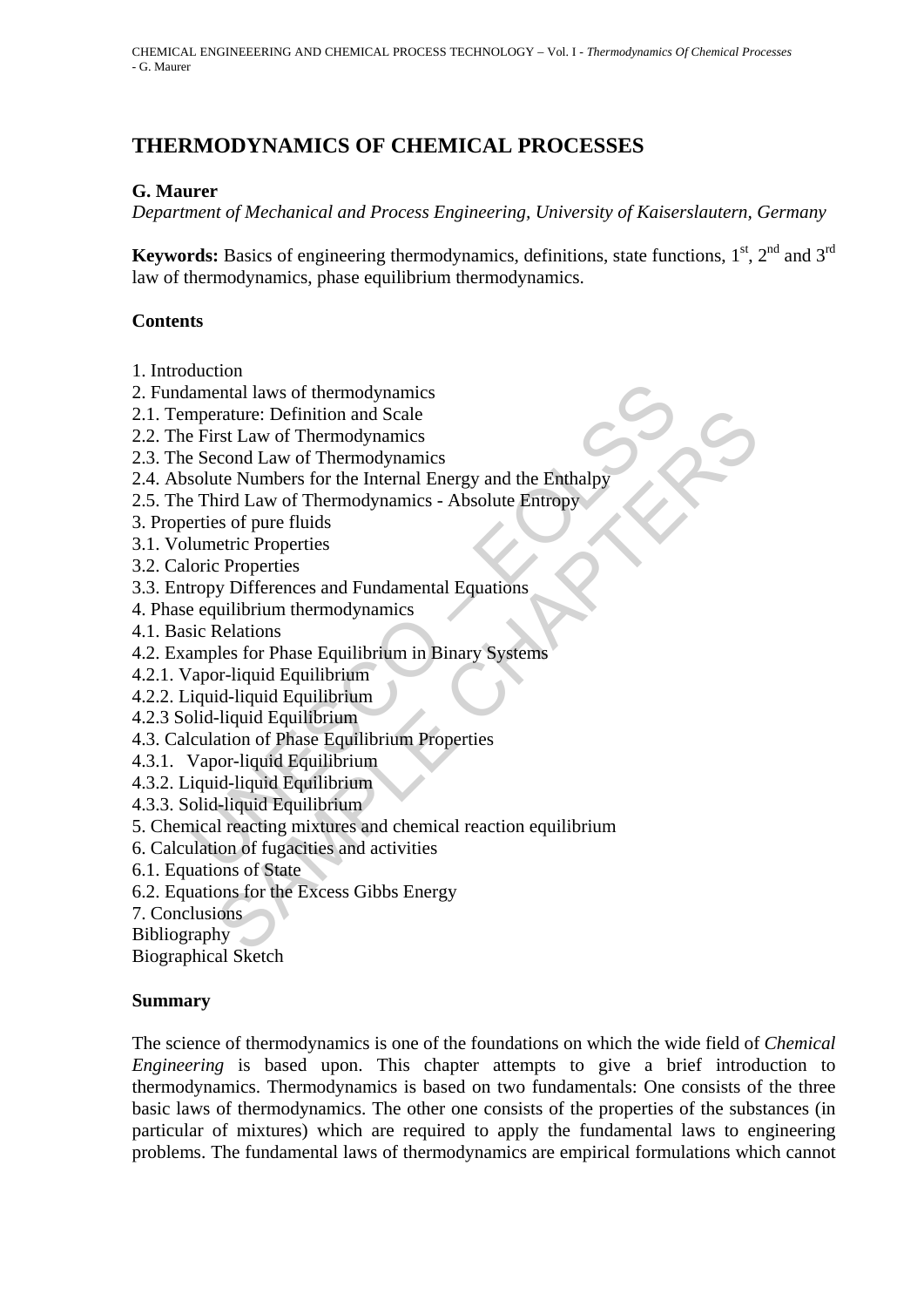be reduced further. The first law describes the phenomenon that in any process energy has to be conserved. The second law summarizes the experience that although all real processes are irreversible, there is always an optimum, limiting process which is reversible, i.e., it allows us to find the best (most efficient) processes. For a universal mathematical formulation of the second law of thermodynamics, a new property (entropy) is introduced. The third law of thermodynamics allows for the calculation of absolute numbers for the entropy of a pure substance which is, e.g., required in the calculation of chemical reaction equilibria. The fundamental laws of thermodynamics are primarily applied here to phase equilibrium phenomena, i.e., the partitioning of components into coexisting phases (e.g., liquid and vapor phases) with and without chemical reactions. Most separation processes are based on such phase equilibrium phenomena. Some examples of such phase equilibria and the calculation methods are discussed.

#### **1. Introduction**

stare discussed.<br> **Multion**<br> **Multion**<br> **Multion**<br> **Multions** of the sciences on which *Chemical Engineering*<br>
by definitions of the science of thermodynamics. The word origin<br>
e. The Greek words *thermo* and *dynamics* me ction<br>extinction<br>animics is one of the sciences on which *Chemical Engineering* is based ufelfinitions of the science of thermodynamics. The word originates from<br>The Greek words *thermo* and *dynamics* mean *heat* and *mot* Thermodynamics is one of the sciences on which *Chemical Engineering* is based upon. There are many definitions of the science of thermodynamics. The word originates from the Greek language. The Greek words *thermo* and *dynamics* mean *heat* and *motion* respectively. Thus, thermodynamics can be explained as the science of processes and phenomena which are initiated by *heat*. Another interpretation starts from the fundamental units appearing in thermodynamics. Mechanics is the part of physics which deals with phenomena where all variables and parameters have units which can be reduced to the fundamental units of *length* (e.g., meter), *time* (e.g., second), and *amount of substance* (mass) (e.g., kilogram). In this context, thermodynamics can be considered as the extension of mechanics covering all phenomena which require *temperature* as an additional unit. The science of applied (or engineering) thermodynamics is based on two foundations: at first, the three basic laws of thermodynamics and, at second, the properties of matter. These properties have to be known when the basic laws are to be used in applications. Thermodynamics can be split into two subdivisions: *equilibrium thermodynamics* and *non-equilibrium thermodynamics*. A given (and fixed) amount of substance (i.e., a *thermodynamic system*) is in an equilibrium state when – without transferring heat and/or work from/to its surroundings – it does not change its macroscopic properties (i.e., its *thermodynamic state*). Transferring heat and/or work leads to a change of state of the system which finally results in a new equilibrium state. That activity leading to change is called a *process*. All real processes are irreversible and the transition from one equilibrium state to another is treated in the area of non-equilibrium thermodynamics. However, there is always an idealized case (a limiting case or reversible case) where the transition runs through equilibrium states. Heat transfer is a typical example. Any real heat transfer process requires a temperature difference as *driving force* and heat flows by itself from a high-temperature to a low-temperature. This is an irreversible process as heat never flows by itself from a low-temperature to a high-temperature. However, in the idealized situation (i.e., reversible) heat is transferred without a temperature difference. Certainly, heat can be transferred from a low temperature reservoir to a high temperature reservoir, but that transport does not occur *free of charge*. It requires work. The minimum work for a given amount of heat and given temperatures of both reservoirs is the work required in an idealized (reversible) process. Any real (irreversible) process requires more work than this minimum. Another example is the adiabatic compression of a gas from an initial state (e.g., pressure and temperature) to a final state where the pressure (and the density) is higher. The minimum amount of work required for such a compression is achieved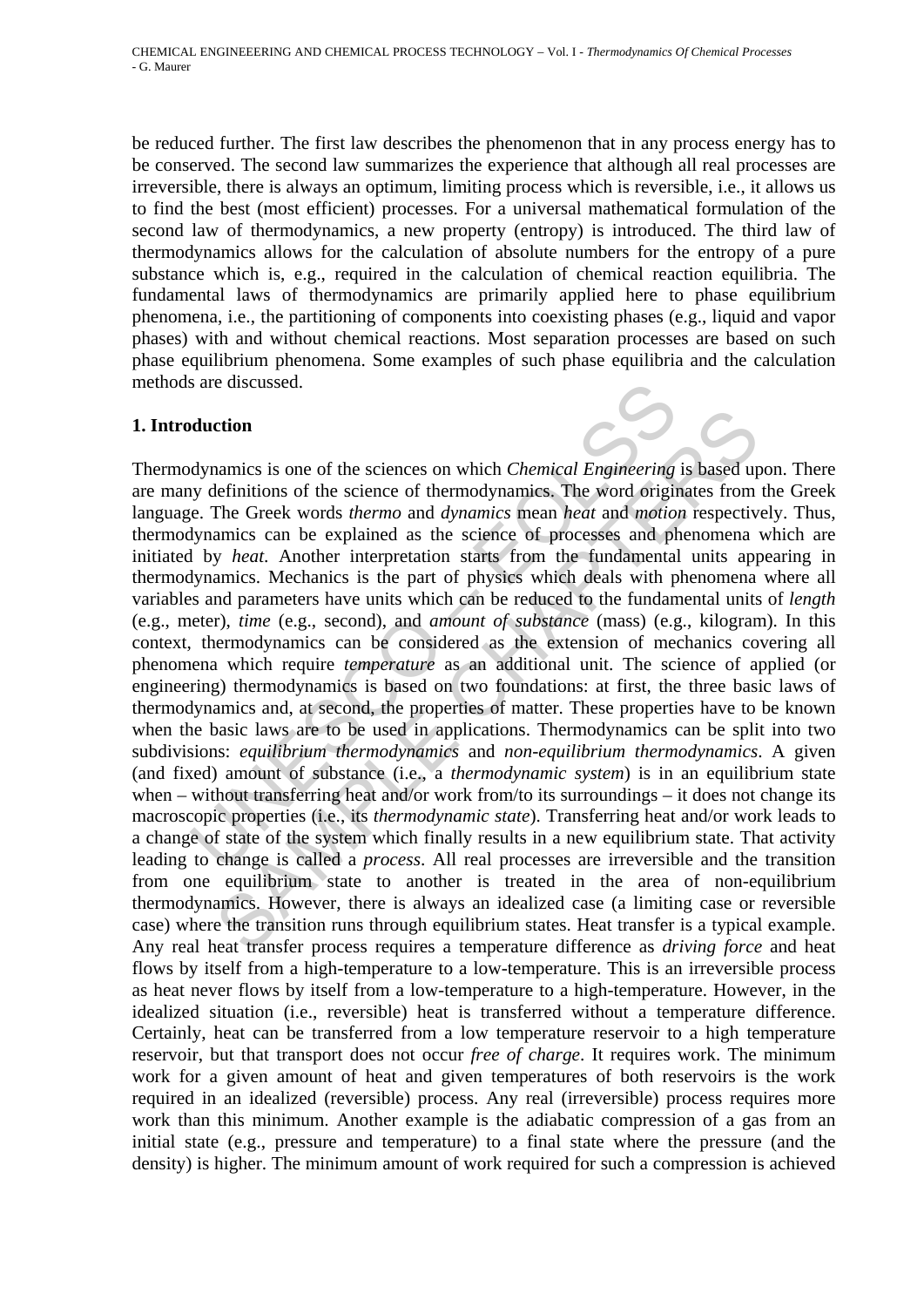in an idealized (i.e., reversible) process where the gas changes its state through equilibrium states. That amount of work is regained also when the gas expands in an idealized process (i.e., through equilibrium states) from the compressed into the expanded state. In a real compression process the required work is always higher than that in the idealized process and the amount of work recovered by a real expansion is lower than in the case of a reversible one. Although the reversible cases are never observed in reality they are very important for applications as they describe limits (*best cases*) for the real (i.e., irreversible) processes. Therefore, equilibrium thermodynamics is not a purely *theoretical* area, but it is required for solving real problems.

equalibrium intermodynamics. Phase equilibrium intermodynamics exity equilibrium intermodynamicy by systems into coexisting phases. For example, it can be or phase above a liquid mixture (both are examples for a vapone or go a suossames mo coexassum phases. For example, a can be used or used of rarbon dioxide in mineral water, the enrichment of low-boiling comphase above a liquid mixture (both are examples for a vapor-liquid ex concentratio This chapter shortly recalls the basic laws of thermodynamics before it proceeds to the area of *phase equilibrium thermodynamics*. Phase equilibrium thermodynamics deals with the partitioning of substances into coexisting phases. For example, it can be used to describe the solubility of carbon dioxide in mineral water, the enrichment of low-boiling components in the vapor phase above a liquid mixture (both are examples for a vapor-liquid equilibrium VLE), the concentration differences when a solute partitions between two liquid phases (liquid-liquid equilibrium LLE), the precipitation of a solid substance from a liquid solution (solid-liquid equilibrium SLE) and similar phenomena. The thermodynamics of phase equilibrium is therefore a fundamental for the design and operation of separation processes in chemical engineering. The huge majority of separation processes is based on the enrichment of certain components in one of two phases which coexist in equilibrium. Only very few separation processes (e.g., membrane separation) are based on the kinetics of mass transfer (and perhaps also of chemical reaction) processes. But, again the thermodynamic equilibrium has to be known also for the design of such kinetically controlled processes as deviation from the equilibrium state provides the driving force for the kinetic process. The present chapter discusses thermodynamics mainly from a macroscopic point of view, i.e., it neither deals with the properties of a small number of atoms and molecules nor with the properties of atoms and molecules etc. themselves. This macroscopic point of view is often also called *phenomenological thermodynamics* in contrast to *statistical thermodynamics* which discusses the same object from a microscopic point of view by combining statistical methods and quantum mechanics.

# **2. Fundamental Laws of Thermodynamics**

The fundamental laws of thermodynamics are briefly reviewed. For a more detailed introduction the reader is referred to a textbook on thermodynamics.

#### **2.1. Temperature: Definition and Scale**

Like the other fundamental units (i.e., for mass, time and length), temperature also is at first introduced through an equivalency criterion: Two systems have the same temperature when their macroscopic properties (state functions) do not change when they are brought merely into contact. However, a temperature scale has to be introduced for quantifying *temperature*. Introducing such a scale requires at first a phenomenon which depends reproducibly and uniquely on temperature and at second, one fixed point and a step width (or in principle two fixed points). A temperature scale can be derived from a variety of phenomena which depend on temperature, e.g. the volume expansion of mercury or the pressure exerted by a highly diluted gas (*ideal gas*) on the walls of its container at a fixed volume. The later scale is called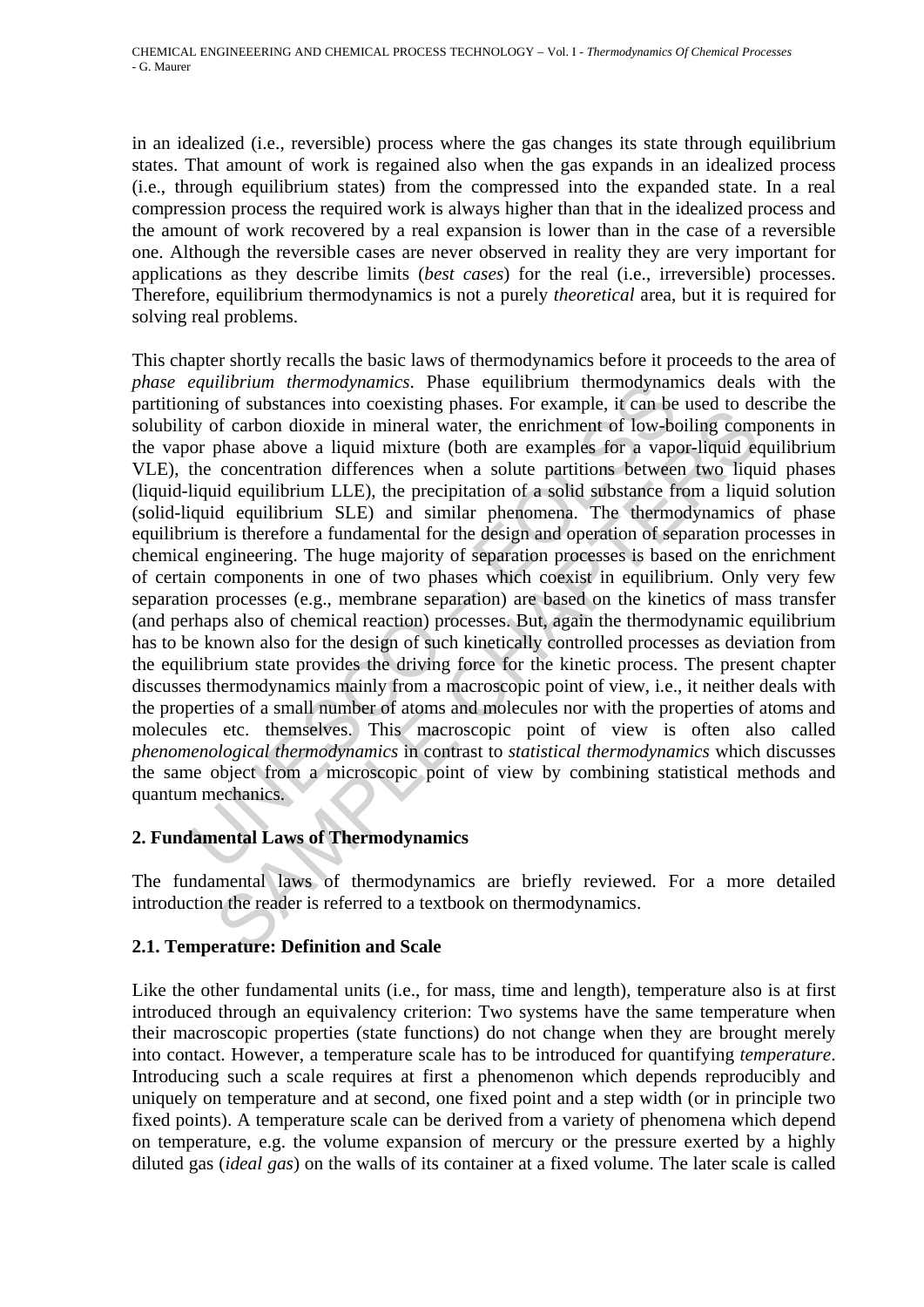the *temperature scale of the ideal gas thermometer*. The second law  $(2^{nd})$  of thermodynamics (see below) provides another way to define a temperature scale. One of the many results following directly from the  $2<sup>nd</sup>$  law of thermodynamics is that the maximum efficiency (the ratio of *delivered work* to *supplied heat*) of a so-called *heat engine* (i.e., an engine which converts *heat* into *work* in a cyclic process) only depends on the temperatures of the heat source and the heat sink. All temperature scales which are in agreement with the  $2<sup>nd</sup>$  law are called *thermodynamic temperature scales*. The *temperature scale of the ideal gas thermometer* (also called Kelvin-scale) fulfills that requirement. It is defined by two fixed points: The first fixed point is the minimum temperature (its existence also follows from the basic laws of thermodynamics) set to zero Kelvin (K). The second fixed point is the triple point of pure water. Its temperature is set to 273.16 K. At that particular triple point three water phases (solid water (ice), liquid water and water vapor) coexist. Such a triple point is a characteristic property of any pure substance (see also below). The *ideal gas thermometer* is only used in a few reference laboratories, where so-called secondary fixed points (e.g., triple points of other substances, melting points, normal boiling points etc.) are determined with high accuracy. These secondary fixed points are required for defining *practical temperature scales* where common instruments (e.g., platinum resistance thermometers, thermocouples, radiation thermometers) are applied for realizing the temperature scale as it has been done for defining the *International Practical Temperature Scale* (IPTS).

#### **2.2. The First Law of Thermodynamics**

hases (solid water (ice), liquid water and water vapor) coexist. Surface in<br>presist copperty of any pure substance (see also below). The *idea*<br>of other substances, melting points, normal boiling points etc.)<br>occuracy. Th In a few property of any pure sussainte (see as<br>o colow), the aceal gas memoriton in a few reference laboratories, where so-called secondary fixed points (there substances, melting points, normal boiling points etc.) are The first law of thermodynamics (*1st law of thermodynamics*) is the universal form of the principle of the conservation of energy. It might also be called the introduction of the state function *energy*. A given (and constant) amount of substance (*thermodynamic system* or *system*) can experience two different types of interactions with its surroundings: it can receive/deliver *heat* (*Q* ) and *work* (*W* ). The transfer of heat and/or work changes the thermodynamic state of the *system*. The state function that is directly influenced by the transfer of heat and/or work is the *system's energy E* . *Heat*, *work* and *energy* have the same units. Usually, the signs of *Q* and *W* are defined as positive when the system receives heat and work and negative when *Q* and *W* are delivered by the system. The principle of the conservation of energy requires that when the surroundings delivers energy to the system (as *Q* and/or *W* ), the energy of the system has to increase by the same amount as the energy of the surroundings decreases. *The first law of thermodynamics* for a *thermodynamic system* which undergoes a very small change from one equilibrium state into another therefore reads:

$$
\delta Q + \delta W = dE \tag{1}
$$

The different symbols for a small (differential) change ( $\delta$  and  $d$ ) in Eq. (1) are to distinguish between path-dependent properties (*heat* and *work*) and state functions (*energy*). Equation (1) reveals that from the viewpoint of the first law of thermodynamics there is no need to distinguish between *heat* and *work* as the same energy difference can be achieved either by transferring *Q* or *W* . However, a distinction is necessary as there are differences between the conversion of *work* to *heat* on one side and of *heat* to *work* on the other side (cf. Section 2.3). The definition of heat is: The interaction observed when a *system I* of temperature  $T_1$  is (only) in thermal contact with a *system II* of temperature  $T_{II} < T_I$  is called the transfer of heat from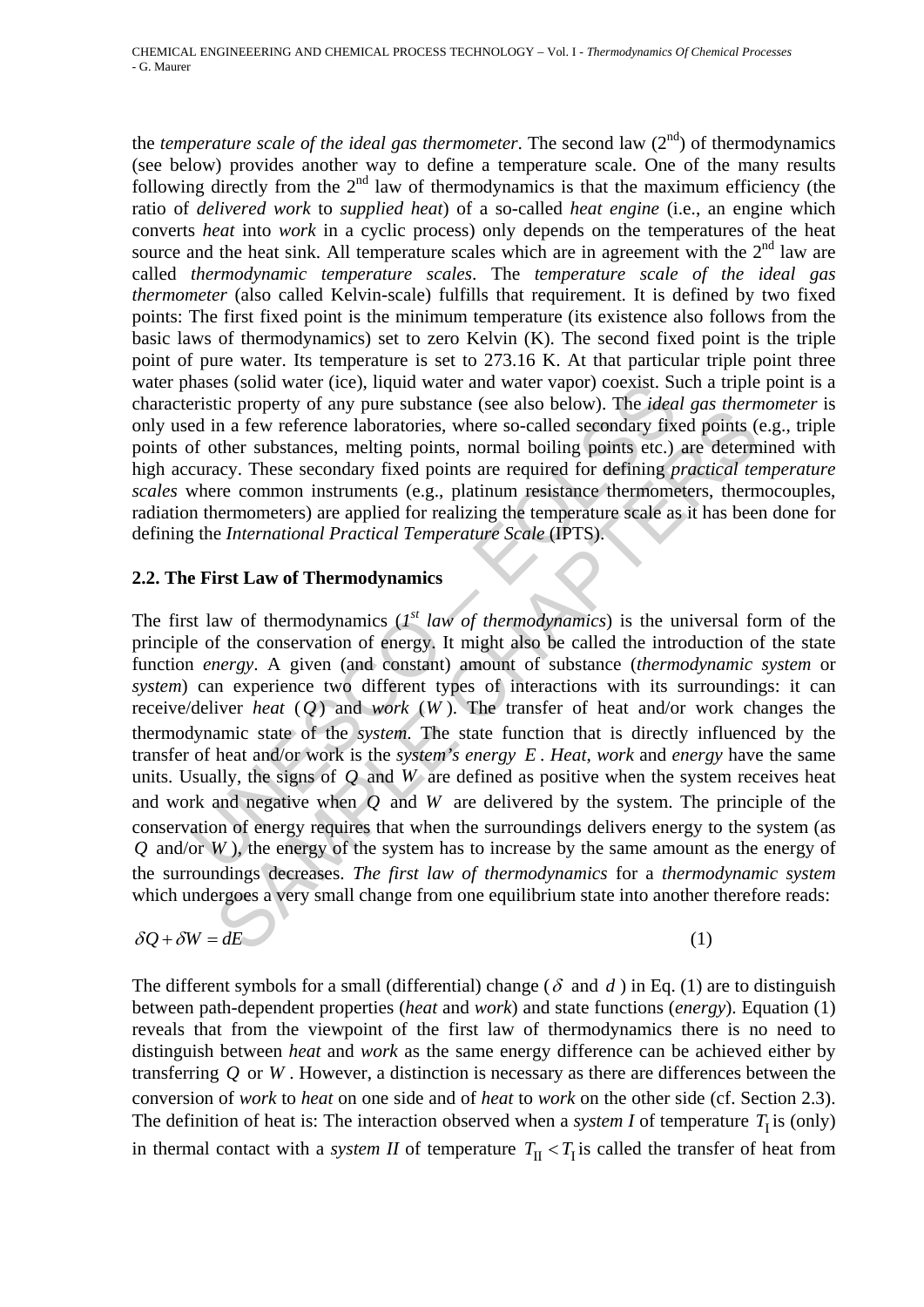*system I* to *system II*. The definition of *work* is: A *system* has delivered *work* to its surroundings when the only change in the surroundings can be reduced to the lifting of a mass in a gravity field. When a *system* does not move, the first law of thermodynamics reduces to

$$
\delta Q + \delta W_{i} = dU \tag{1a}
$$

Subscript i to *W* indicates that transferring work to/from the *thermodynamic system* changes the *thermodynamic state* (also called *internal state*) of the system. That change is expressed through the internal energy  $U$  which is a part of the (total) energy  $E$ . Like  $E$ ,  $U$  is also a state function. A typical example for *W*<sub>i</sub> is the work required to compress a gas in a cylinder.

blications in engineering it is often more convenient to reform<br>dynamics for the special case where the energy balance is applied<br>s fixed in space and crossed by flows of mass. When, at all and a<br>ce there is no change of amics for the special case where the energy balance is applied to a closed<br>
search in space and crossed by flows of mass. When, at all and any fixed porter is no change of any property with time, that arrangement is usual For applications in engineering it is often more convenient to reformulate the first law of thermodynamics for the special case where the energy balance is applied to a closed boundary which is fixed in space and crossed by flows of mass. When, at all and any fixed positions in that space there is no change of any property with time, that arrangement is usually called a *steady-state open system*. When each flow that enters/leaves the *steady-state open system* is in thermodynamic equilibrium the first law of thermodynamics for a small change reads:

$$
\delta Q + \delta W_t = \sum d(E + pV) = \sum d(H + E - U). \tag{2}
$$

The summation is over all mass flows.  $W_t$  is called *technical work*. It is the work transferred across those regions of the boundary of the *steady-state open system* which are not crossed by mass flows. *H* is the enthalpy, another state function:

$$
H = U + pV \tag{3}
$$

*V* is volume and *p* is pressure. *Q* and  $W_t$  are heat and work, respectively, transferred only at those parts of the boundary which are not crossed by flows of mass. When similar to Eq. (1a) a change of the total energy  $E$  is only due to a change in the internal energy  $U$ , Eq. (2) simplifies to:

$$
\delta Q + \delta W_t = dH \tag{2a}
$$

A typical example for technical work is the work required to compress a flow of gas in a compressor (see Figure 1).

#### **2.3. The Second Law of Thermodynamics**

All experience tells us that by far not all processes which are in agreement with the  $1<sup>st</sup>$  law of thermodynamics are really being observed. That experience tells us also that when a process is observed in reality, the reversion of that process is never observed. In other words, all real processes are irreversible. A reversible process is the ideal or limiting case of a real (i.e., irreversible) process. For example, the movement of a pendulum comes to an end after a certain period of time. The duration of that period of time depends on the friction. Reducing friction extends that period. In the idealized (i.e., reversible) case there is no friction and the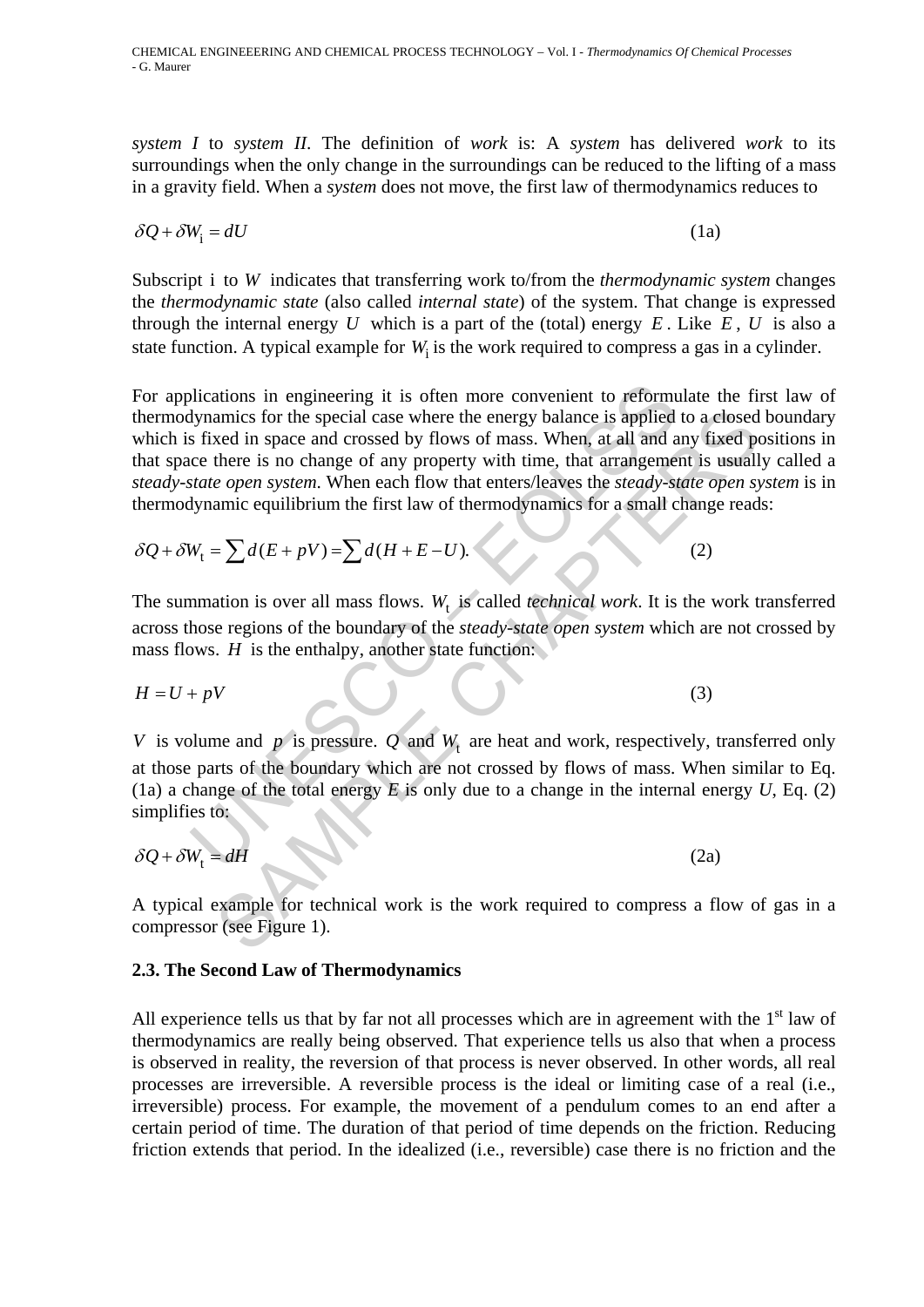tion. Although, all real processes are irreversible, reversible<br>nt in engineering. For example, the efficiency of a reversible<br>non which can not be overcome by any real heat engine. Converse<br>clic refrigeration engine whic m engineering: To example, the entirety or a reversion theat engine<br>
minimization and the overcome by any real heat engine. Conversely, the wor<br>
which can not be overcome by any real heat engine. Conversely, the wor<br>
refr pendulum moves for ever. This example also shows that – with sufficient efforts – one can approach the reversible process, but one never can reach it. That experience is summarized in the second law of thermodynamics  $(2^{nd}$  law of thermodynamics). In wording that law can be formulated as: All observed (i.e., real) processes are irreversible. Other written formulations of the second law are e.g., "*Heat never flows by itself from a low-temperature reservoir to a high-temperature reservoir"* and "*There is no heat engine working in a cyclic process which converts all the supplied heat completely into work"*. The last statement says that some part of the heat which is supplied to the engine (at a high temperature) in a cycle must be delivered by that engine to a reservoir of a lower temperature. Thus, the efficiency of a heat engine is always less than one. All written formulations of the second law of thermodynamics are equivalent. A contradiction to one formulation corresponds to a contradiction to any other formulation. Although, all real processes are irreversible, reversible processes are very important in engineering. For example, the efficiency of a reversible heat engine is the limitation which can not be overcome by any real heat engine. Conversely, the work required in a cyclic refrigeration engine which withdraws a certain amount of heat from a cold reservoir (e.g., a refrigerator) to a high-temperature reservoir (e.g., the kitchen) is at minimum when the refrigeration process is reversible. It can be shown that the second law of thermodynamics can be brought into a universal mathematical form using a state function. However, no state function introduced originally in connection with the first law is suited for that purpose. Therefore, a new state function had to be defined. Clausius proposed to call that state function *entropy S* (from the Greek language, meaning *in transition*). Thus, the second law of thermodynamics restricts all processes which do not contradict the first law of thermodynamics to those which are possible (irreversible/reversible processes) and those which are not possible (reversions of irreversible processes). Like energy also entropy is only defined through a differential equation:

$$
TdS = \delta Q_{\text{rev}} \tag{4}
$$

*T* is the temperature (in Kelvin) at which that heat is supplied/delivered and subscript 'rev' signifies that the heat is transferred in a reversible process. Expressing  $\delta Q_{\text{rev}}$  by the first law of thermodynamics results in

$$
TdS = dU + pdV \tag{4a}
$$

or its equivalent

$$
TdS = dH - Vdp. \t\t(4b)
$$

Equations (4a) and (4b) allow for the calculation of entropy differences from expressions for the thermal behavior (i.e., equations for the internal energy  $U$  or the enthalpy  $H$ ) and the volumetric behavior (e.g., from an equation of state,  $f(T, p, V) = 0$ , that describes the relation between pressure, temperature and volume of a given amount of substance).

Applying the concept of entropy, the universal expression for the second law of thermodynamics is: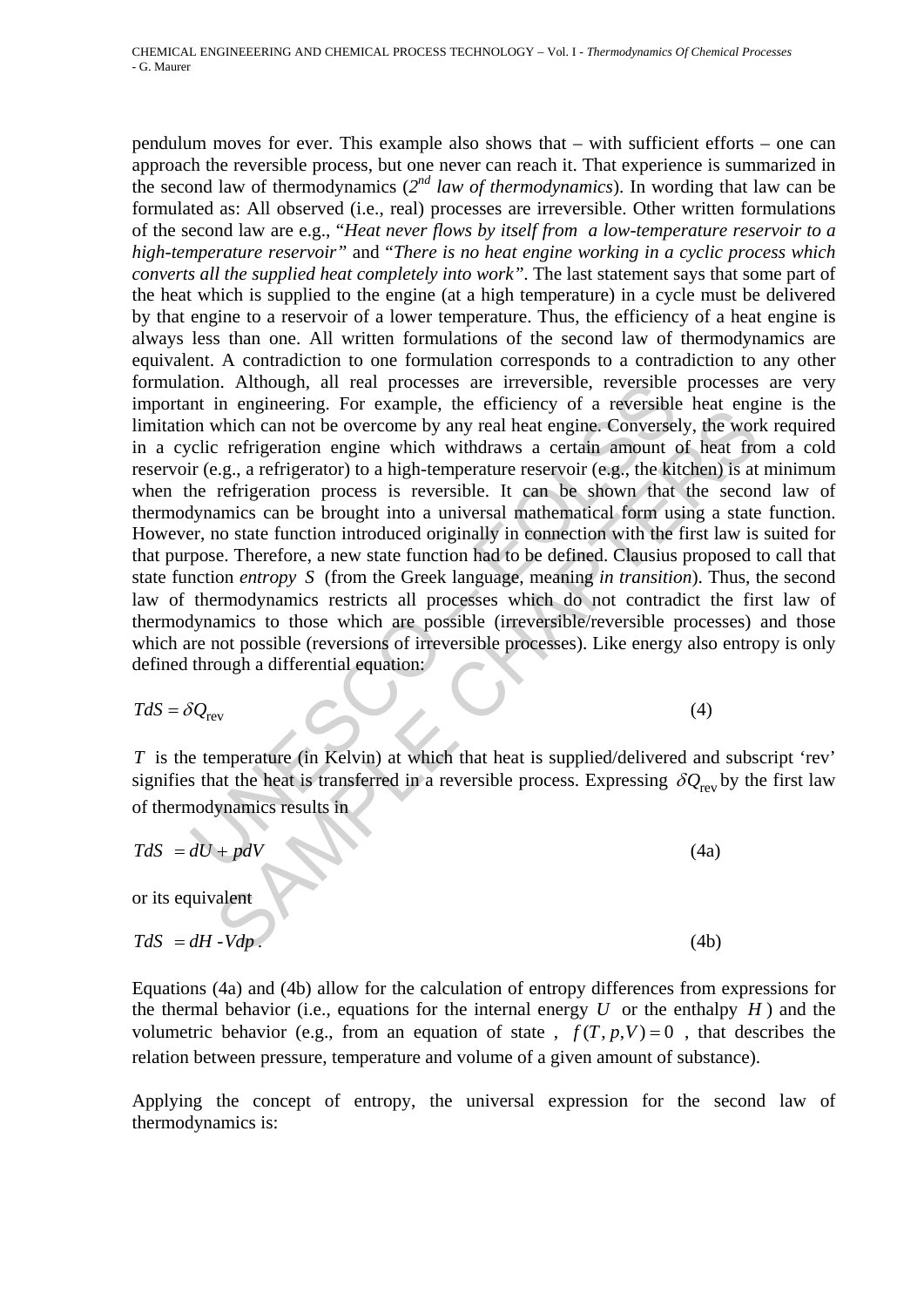$TdS \geq \delta Q.$  (5)

The equality sign "=" holds for a reversible process and the sign ">" for an irreversible process. In other words (and as  $T > 0$  K) a step with  $TdS < \delta Q$  is not possible at all, as that process would be the reversion of an irreversible process.

Two examples for an application of the state function entropy are given in Figures 1 and 2. Figure 1 shows a compressor which is treated as a *steady-state open system*. The compressor is used to compress a gas of flow rate *m* from an initial state at pressure  $p_1$  to  $p_2 > p_1$  in an adiabatic process (i.e., a compression without any transfer of heat). The second law of thermodynamics tells us that the entropy of the gas after the compression cannot be lower than before the compression. Vice versa, the minimum amount of technical work for such a compression is achieved when the compression occurs in a reversible process. And in a real (i.e., irreversible) adiabatic process more work is required to increase the pressure of that gas.



Figure 1: Scheme of a compressor

Figure 2 shows the principle of a heat engine. Heat is provided by a reservoir of a high temperature  $T_1$  and transferred to a heat engine. In that engine a fluid medium experiences a series of changes resulting in a cyclic process. After that series the medium is in its initial state before it starts the next cycle. During a cycle some of the supplied heat is converted into work that is transferred to the surroundings, but also some heat is delivered to a reservoir at a lower temperature  $T_2 < T_1$ . Both reservoirs and the heat engine are considered to form an adiabatic system.  $|Q_1|$  and  $|Q_2|$  are the absolute amounts of heat provided by the hightemperature reservoir and delivered to the low-temperature reservoir, respectively. The resulting absolute amount of work is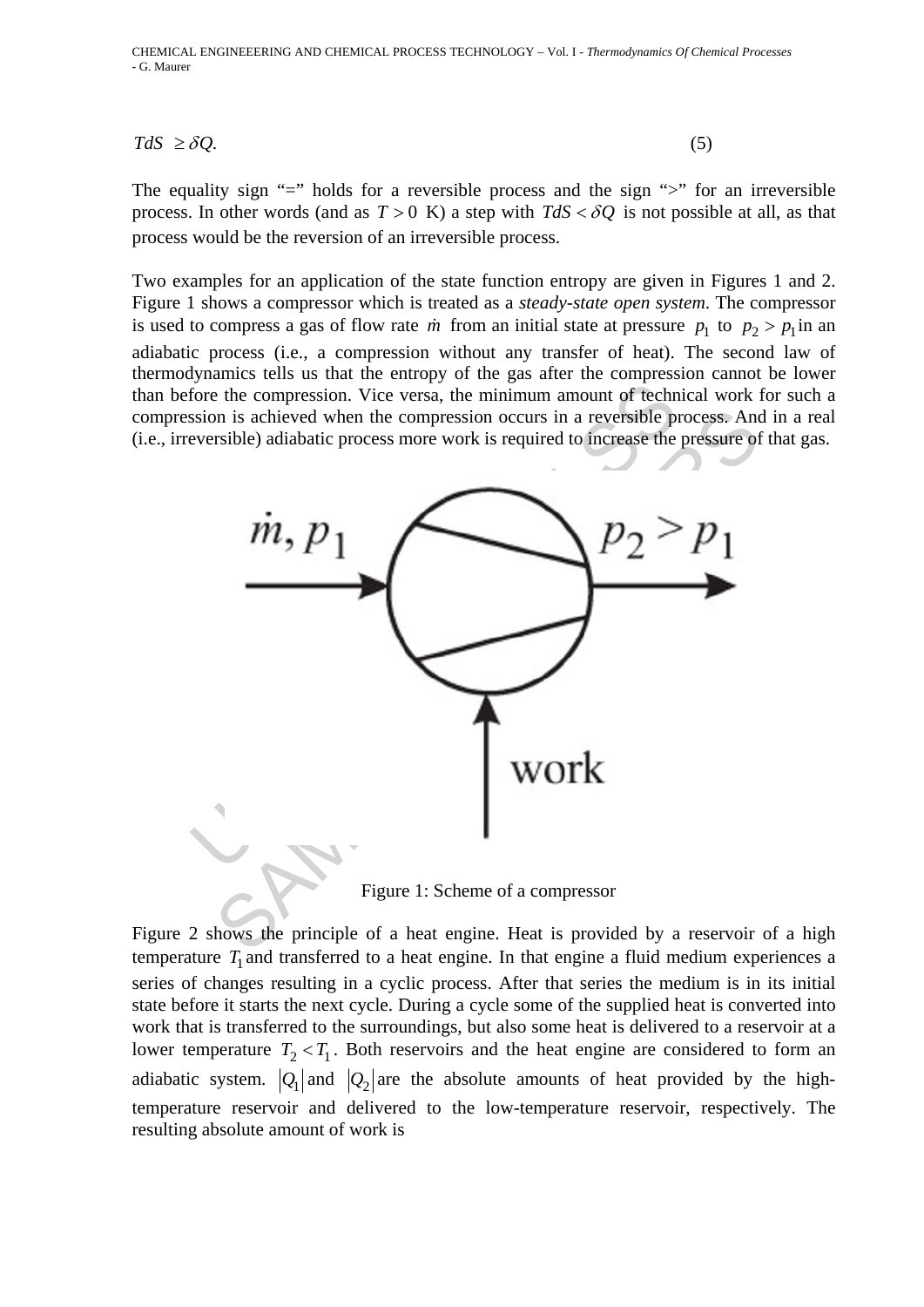CHEMICAL ENGINEEERING AND CHEMICAL PROCESS TECHNOLOGY – Vol. I - *Thermodynamics Of Chemical Processes* - G. Maurer

$$
|W| = |Q_1| \cdot |Q_2| \tag{6}
$$

and the efficiency  $\eta$  is

$$
\eta = |W|/|Q_1| = 1 - |Q_2|/|Q_1|.
$$
\n(7)

The entropy of the high-temperature reservoir decreases by

$$
\Delta S_1 = -|Q_1|/T_1 \tag{8}
$$

and the entropy of the low-temperature reservoir increases by

$$
\Delta S_2 = |Q_2|/T_2. \tag{9}
$$

entropy of the low-temperature reservoir increases by<br>  $Q_2|/T_2$ .<br>
medium runs through a cyclic process and the entropy is a state<br>
change for that medium as long as one considers only full cyclic<br>
therefore is:<br>  $S_1 + \Delta$ ( $T_2$ .<br>
dium runs through a cyclic process and the entropy is a state function, t<br>
range for that medium as long as one considers only full cycles. The tot<br>
refore is:<br>  $-\Delta S_2$ .<br>
(10)<br>
to the second law of thermodynamics As the medium runs through a cyclic process and the entropy is a state function, there is no entropy change for that medium as long as one considers only full cycles. The total entropy change therefore is:

$$
\Delta S = \Delta S_1 + \Delta S_2. \tag{10}
$$

According to the second law of thermodynamics for an adiabatic process:

$$
\Delta S \geq 0. \tag{11}
$$

Thus, for a reversible adiabatic process

$$
\Delta S = 0 \tag{11a}
$$

resulting in

$$
\Delta S_1 = -\Delta S_2 \tag{12}
$$

and

$$
|Q_2|/|Q_1| = T_2/T_1
$$
 (13)

Consequently,

 $n_{\text{rev}} = 1 - T_2 / T_1$  (14)

Conversely, for an irreversible process

$$
\Delta S > 0. \tag{15}
$$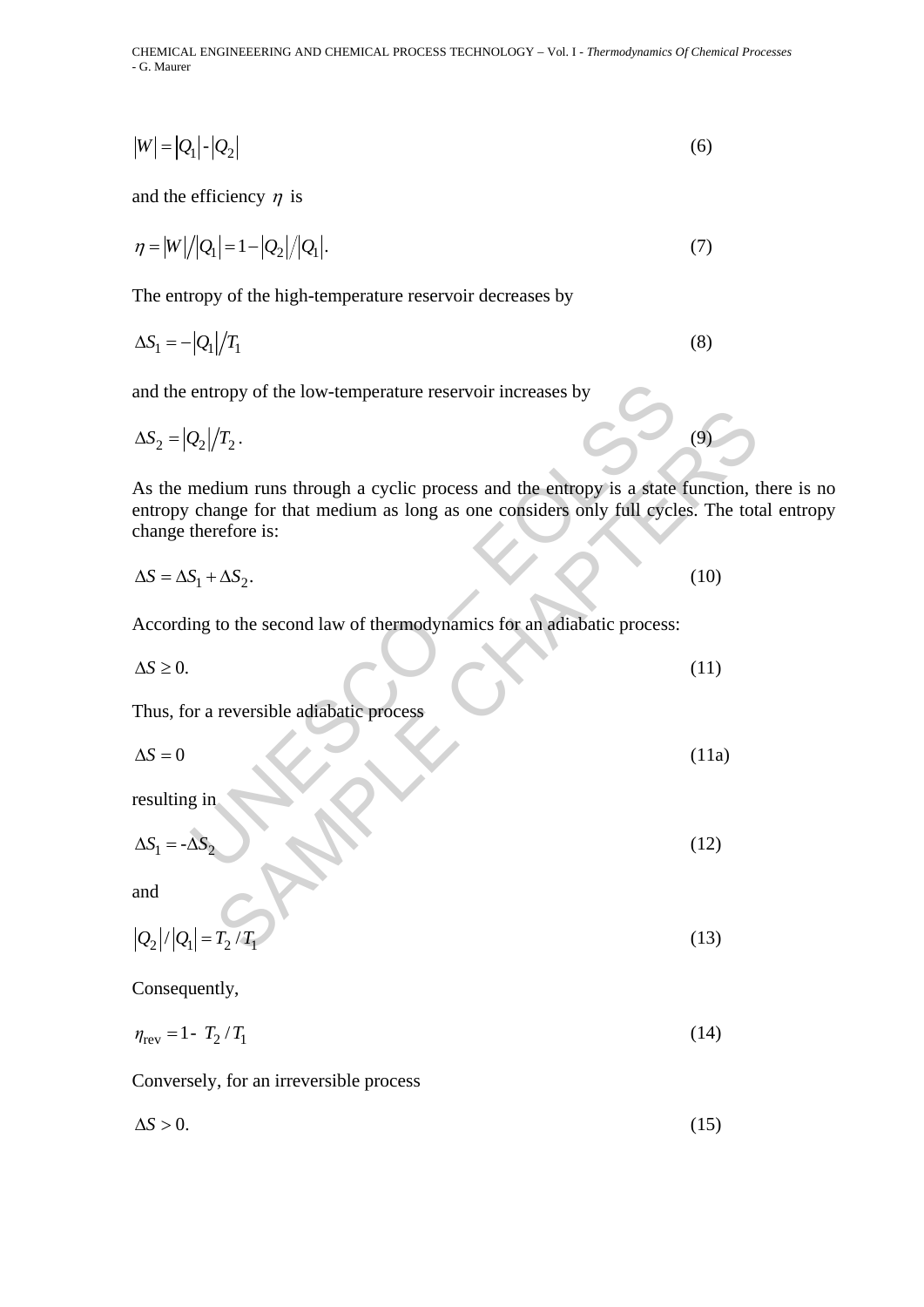For the same amount of supplied heat  $|Q_1|$ , the amount of heat delivered to the lowtemperature reservoir becomes

$$
\left|Q_2\right|_{\text{irrev}} > \left|Q_{2,\text{rev}}\right| \tag{16}
$$

resulting in

$$
\eta_{\text{irrev}} < 1 - T_2 / T_1 \tag{17}
$$

and

UNESCO – EOLSS SAMPLE CHAPTERS irrev rev <sup>η</sup> <<sup>η</sup> . (18)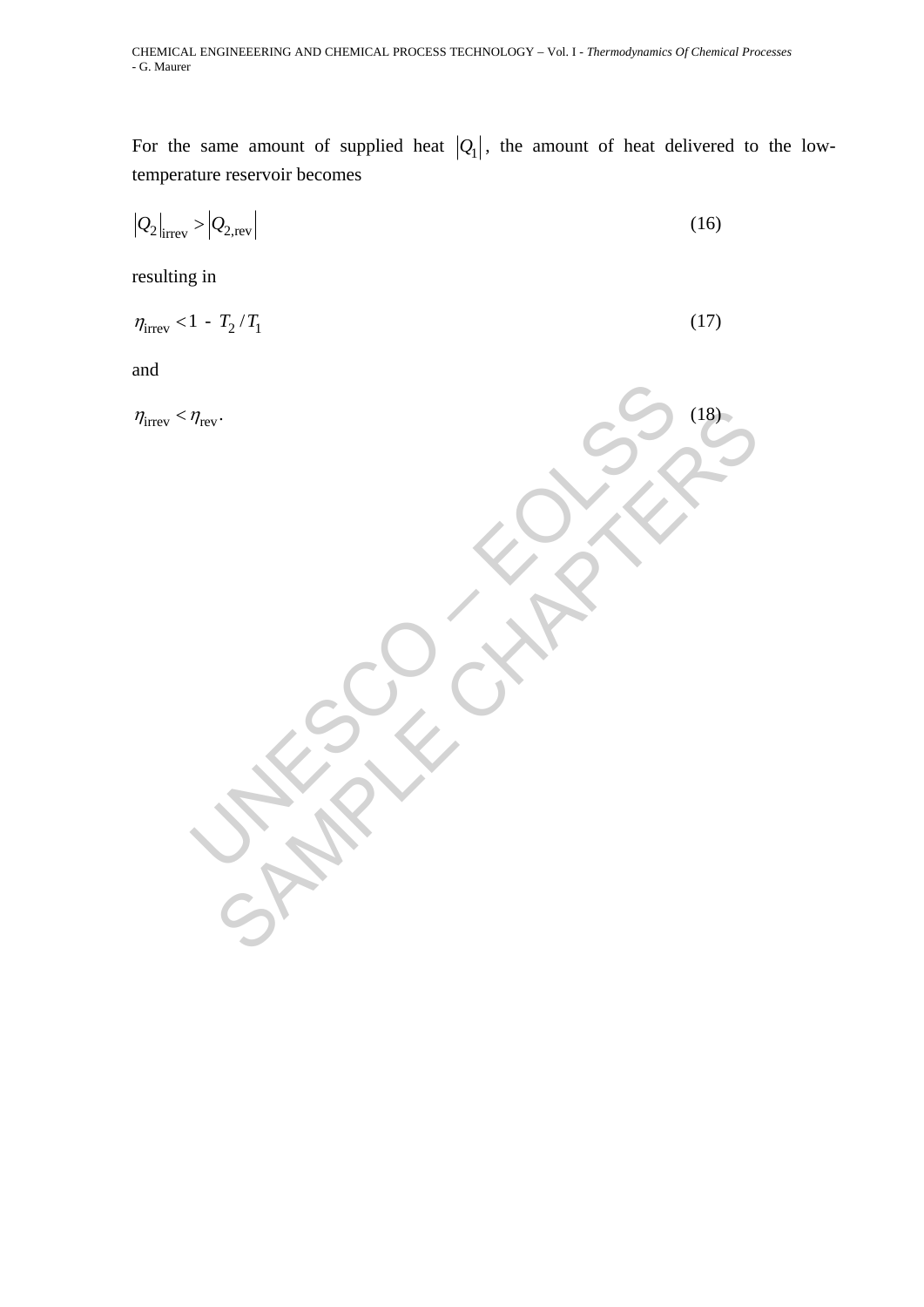



# **2.4. Absolute Numbers for the Internal Energy and the Enthalpy**

The definitions of internal energy *U* , enthalpy *H* and entropy *S* given above allow only for the calculation of differences of these state functions as long as the chemical nature of the substance under consideration does not change (i.e. there are no chemical reactions or chemical reactions can be neglected). However, thermodynamics is a universal science that can be applied to all processes including chemical reactions. When, for example, the first law of thermodynamics is applied to a chemical reaction where – at constant temperature and constant pressure – in a *steady-state open system* one mole of pure substance A undergoes a chemical reaction resulting in 2 moles of pure substance B :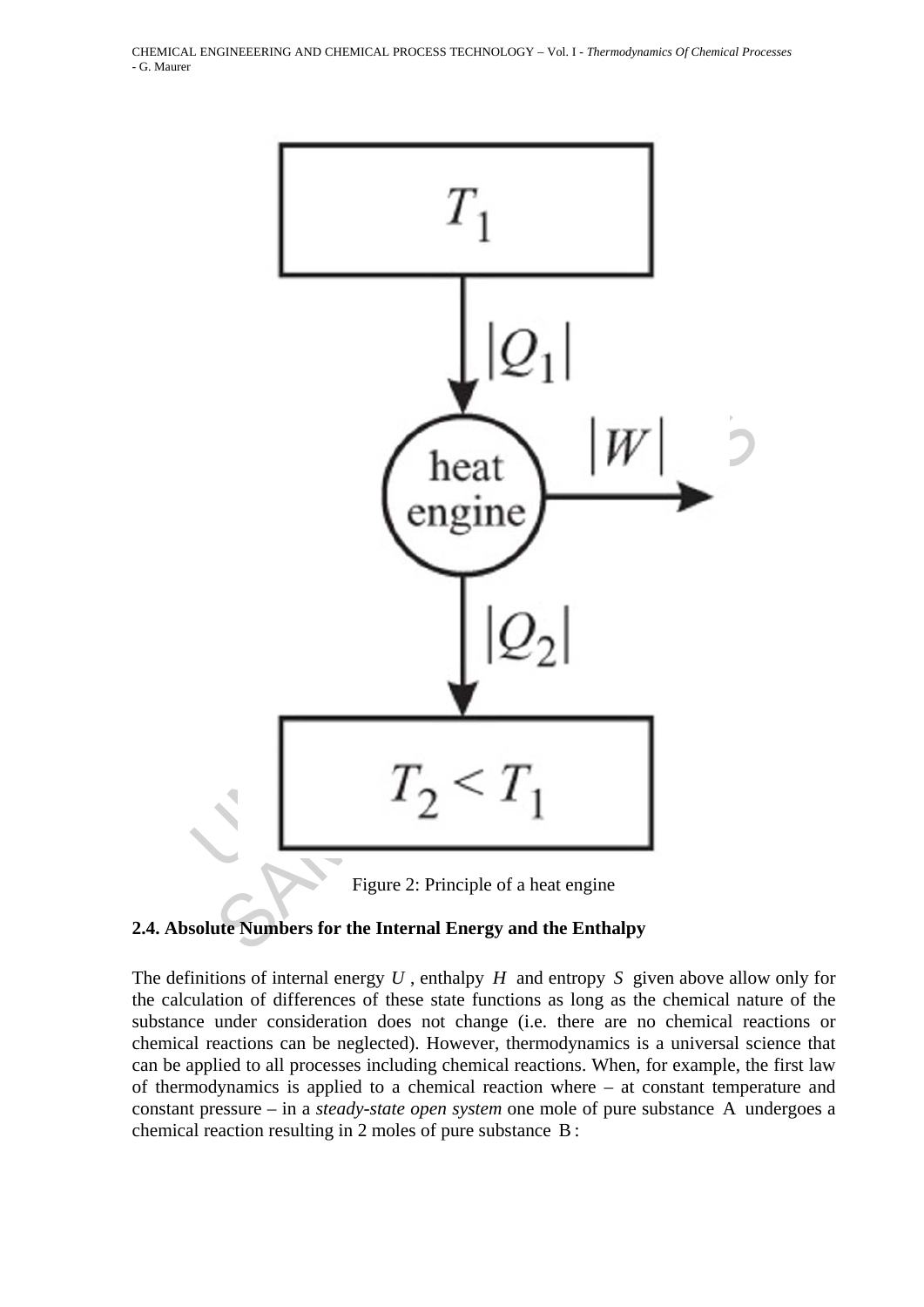CHEMICAL ENGINEEERING AND CHEMICAL PROCESS TECHNOLOGY – Vol. I - *Thermodynamics Of Chemical Processes* - G. Maurer

$$
A \rightleftharpoons 2B. \tag{I}
$$

The transferred heat *Q* for a complete reaction is the difference between the enthalpy of the product and the educt (cf. Figure 3):

$$
Q = 2hB(T, p)pure - hA(T, p)pure
$$
 (19)

where  $h_i(T, p)$ <sub>pure</sub> is the molar enthalpy of pure component *i* at temperature *T* and pressure *p* .



Figure 3: Scheme of a "steady-state open system" reactor

A – 2 B<br>
(T, p) = const.<br>
Figure 3: Scheme of a "steady-state open system" read<br>
ing the heat of reaction Q thus provides one equation<br>  $p_{\text{pure}}$  and  $h_A(T, p)_{\text{pure}}$ ). Consequently, one of those molar enthaly<br>
ing and the A  $\rightarrow$  2 B<br>
(T, p) = const.<br>
Figure 3: Scheme of a "steady-state open system" reactor<br>
the heat of reaction Q thus provides one equation for two<br>
the heat of reaction Q thus provides one equation for two<br>
and the other on Measuring the heat of reaction *Q* thus provides one equation for two unknowns  $(h_{\rm B}(T, p)_{\rm pure}$  and  $h_{\rm A}(T, p)_{\rm pure}$ ). Consequently, one of those molar enthalpies can be selected arbitrarily and the other one follows from the heat of reaction. This principle can be generalized to allow for the determination of absolute numbers for the enthalpy (and also for the internal energy) of a pure substance. Depending on the particular application, several such *energy standards* are common – for details see textbooks on thermodynamics. Only one of these methods is discussed here as an example: The enthalpy of a pure chemical element at 298.15 K and 0.1 MPa in thermodynamic equilibrium in its stable state (which might be a vapor, a liquid, or a certain form of a solid in atomic or molecular form) is arbitrarily set to zero and the molar enthalpy of a pure molecular chemical component (also equilibrated in its stable thermodynamic state) at 298.15 K and 0.1 MPa is then determined from experimental heat of reaction data. The enthalpy of a given amount of substance under other conditions (including other reference states) can be calculated from these so-called *standard state enthalpies* (cf. below).

#### **2.5. The Third Law of Thermodynamics - Absolute Entropy**

For finding absolute numbers for the entropy of a substance another method had to be found. In the beginning of the  $20<sup>th</sup>$  century, Walter Nernst found by investigating chemical reactions at low temperatures, that for a reaction

$$
\alpha A + \beta B \rightleftharpoons \gamma C + \delta D \tag{II}
$$

the entropy difference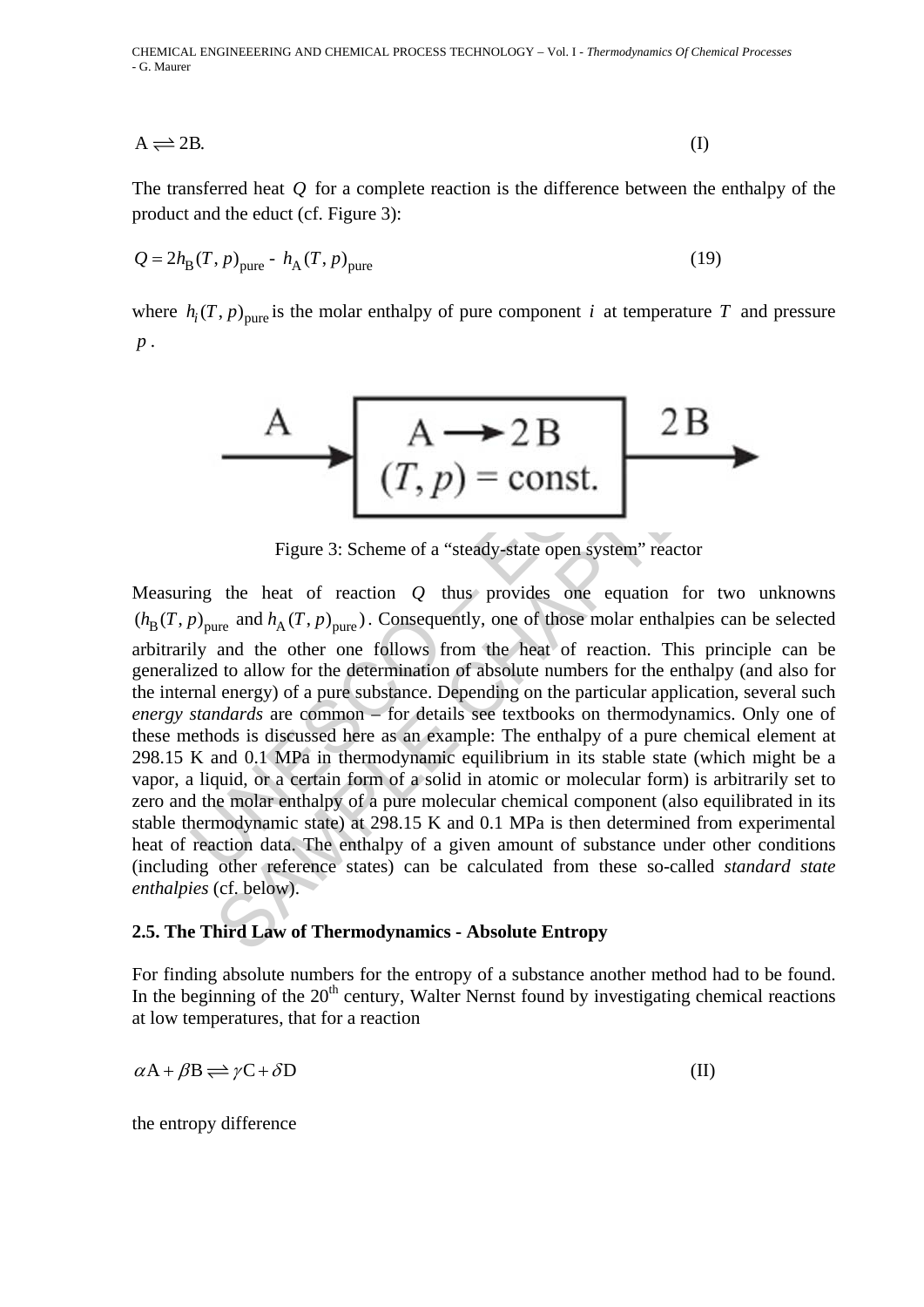$$
\Delta S = \gamma s_{\text{C}}(T, p)_{\text{pure}} + \delta s_{\text{D}}(T, p)_{\text{pure}} - \alpha s_{\text{A}}(T, p)_{\text{pure}} - \beta s_{\text{B}}(T, p)_{\text{pure}} \tag{20}
$$

where  $s_i(T, p)$ <sub>pure</sub> is the molar entropy of pure component *i* at all pressures *p* converges to zero when the minimum temperature ( $T = 0$  K) is approached. From this finding Max Planck concluded that the entropy of any pure component *i* at equilibrium at any pressure but at  $T = 0$  K has to be zero:

$$
s_i(T = 0\text{K}, p)_{\text{pure}} = 0. \tag{21}
$$

That finding has many important consequences. For example, it allows for the calculation of absolute numbers of the entropy of a pure substance at any temperature and pressure from information on its thermal and volumetric properties (cf. also Eqs. (4a) and (4b)) and it might be used to prove that one can approach, but never reach the lowest temperature  $(T = 0 K)$ . Eq. (21) is so important that it is called the *third law of thermodynamics*.

#### **3. Properties of Pure Fluids**

ding has many important consequences. For example, it allows is<br>
a numbers of the entropy of a pure substance at any temperature<br>
it on on its thermal and volumetric properties (cf. also Eqs. 4(a) a<br>
to prove that one can umbers of the entropy of a pure substance at any temperature and preson on its thermal and volumetric properties (cf. also Eqs. (4a) and (4b)) an on its thermal and volumetric properties (cf. also Eqs. (4a) and (4b)) an s An application of the basic laws of thermodynamics in areas such as chemical engineering always requires the knowledge of the thermodynamic properties of the substances under consideration. In other words, applied thermodynamics is based on two foundations: The basic laws of thermodynamics and the thermodynamic properties of matter, the so-called state functions. This section deals with the state functions of pure substances. A pure substance follows the so-called *two-properties rule*. That empirical rule states that any thermodynamic state function of a given amount of a pure substance depends only on two other, independent state-functions.

## **3.1. Volumetric Properties**

The *equation of state* (EoS),  $f(V, T, p)$ , describes the relation between the state functions *volume V* , *temperature T* and *pressure p* of a substance in a single phase (e.g. in a gaseous or liquid state, but not in two, coexisting phases – where  $p$  and  $T$  depend on each other):

$$
f(V,T,p) = 0 \tag{22}
$$

For example, the EoS of any gas at sufficiently low pressure and sufficiently high temperature (i.e., the so-called *ideal gas*) is

$$
pV - nRT = 0 \tag{23}
$$

where *n* is the number of moles (i.e., the amount of substance) and *R* is the universal gas constant (i.e. the gas constant per mole):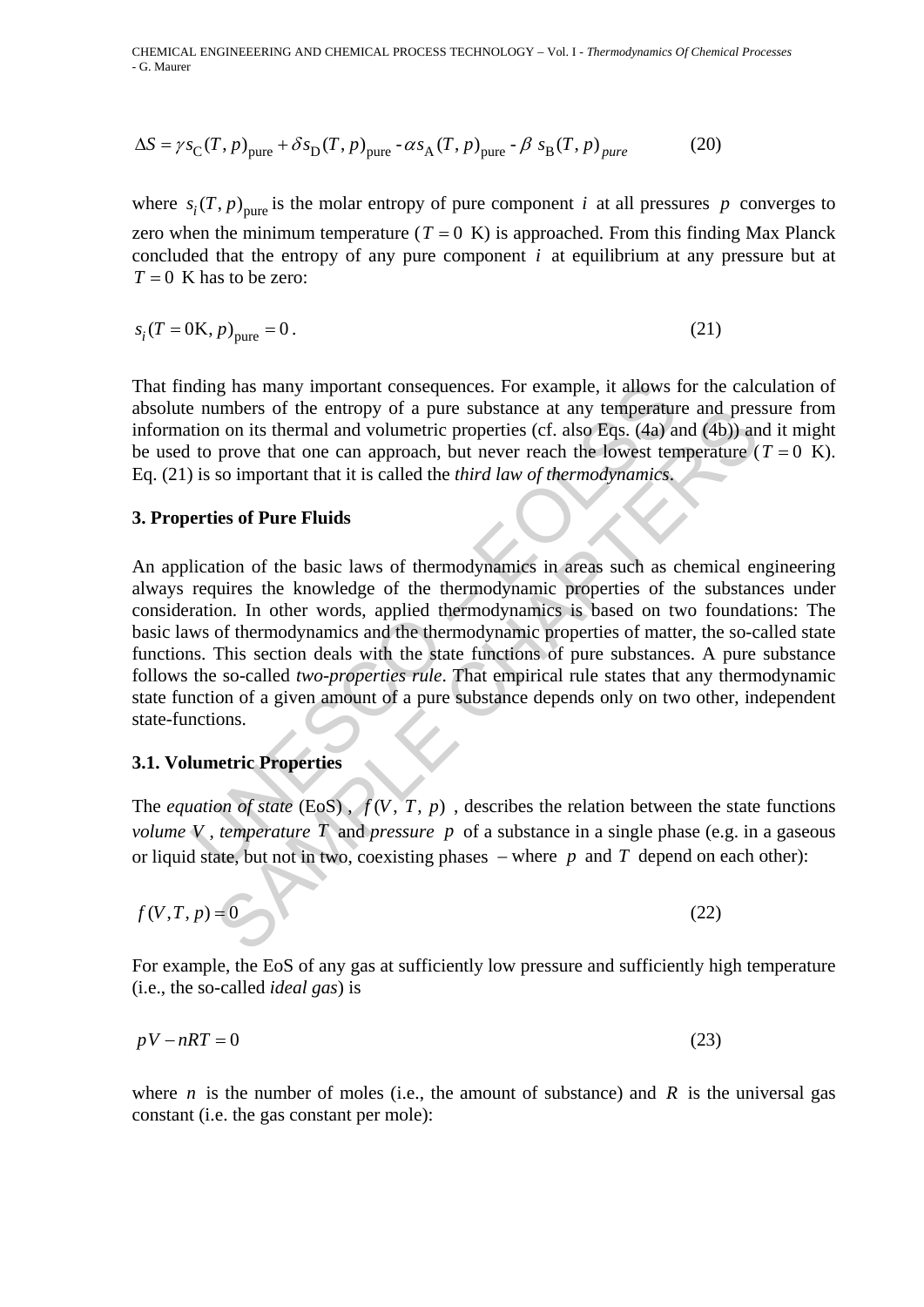$$
R = N_A \cdot k = 8,31441 \text{ J mol}^{-1} \text{ K}^{-1}.
$$
 (24)

 $N_A$  is Avogadro's number, i.e., the number of molecules that define one mole of a substance:

$$
N_{\rm A} = 6,02205 \cdot 10^{23} \text{ mol}^{-1} \tag{25}
$$

and *k* is Boltzmann's constant, i.e., the gas constant per molecule:

$$
k = 1,38066 \cdot 10^{-23} \text{ J} \times \text{K}^{-1}.
$$
 (26)

substance can exist either in a single phase (gaseous or liquid or substance can exist either in a single phase (gaseous or liquid equilibrium (1 ium (SLE) or in solid-vapor equilibrium (SVE)), or in a three phr-<br>I-iquidstance can exist either in a single phase (gaseous or liquid or solid), in a<br>rere two phases coexist (e.g., in vapor-liquid equilibrium (VLE), in s<br>(SLE) or in solid-vapor equilibrium (SVE)), or in a three phase equilib<br>q A pure substance can exist either in a single phase (gaseous or liquid or solid), in a two-phase system where two phases coexist (e.g., in vapor-liquid equilibrium (VLE), in solid-liquid equilibrium (SLE) or in solid-vapor equilibrium (SVE)), or in a three phase equilibrium (e.g., in vapor-liquid-solid equilibrium (VLSE)). The temperature/pressure pair in a three-phase equilibrium (e.g., in VLSE) is a characteristic property of each pure substance. Temperature and pressure depend on each other in a two-phase equilibrium of a pure substance, resulting in the vapor-pressure curve (for VLE), the sublimation pressure curve (for SVE) and the melting pressure curve (for SLE). These three curves meet at the  $(T, p)$ -pair of the threephase VLSE. That point is called the triple-point. As shown in Figure 4, the sublimation pressure curve runs from the triple point to lower temperatures (and pressures), the vaporpressure curve to higher temperatures (and pressures) and the melting curve to higher pressures (at nearly constant temperature). The vapor-pressure curve has another endpoint which is usually called the *critical point*. At that particular point all differences between the coexisting vapor and liquid phases disappear. No such critical endpoint has been observed for the melting curve. A point on a two-phase line characterizes the  $(T, p)$ -pair where two phases coexist, but it does not say anything about the amount of substance which is in one of the coexisting phases. For example, the substance under a condition of the vapor-pressure curve can be either completely liquid (boiling liquid) or it can be a mixture of liquid and vapor (wetvapor) or it can be completely gaseous (saturated vapor).

The three two-phase equilibrium curves in a  $(T, p)$ -diagram for a pure substance separate the solid, liquid and gaseous regions. A phase transition occurs when such a line is crossed. For example, melting occurs when at constant pressure a solid is heated to such a temperature that the melting curve is crossed. However, as the vapor-pressure line has an upper endpoint, the state of a pure substance might be changed from liquid to vapor (and vice versa) without crossing the vapor-pressure line, i.e., without observing a phase transition (vaporization or condensation, respectively). Therefore, the *liquid* and the *vapor* states are commonly combined to form the *fluid* state. Figure 5 shows a scheme of the volumetric behavior of a pure substance in a three-dimensional  $p, V, T$  - diagram (*V* is the volume). It is worth to mention that the corresponding diagram for water reveals some differences as for example, the volume decreases on melting. As the densities of the coexisting phases differ (except at the critical point) the two-phase lines shown in Figure 4 spread to two-phase regions in Figure 5.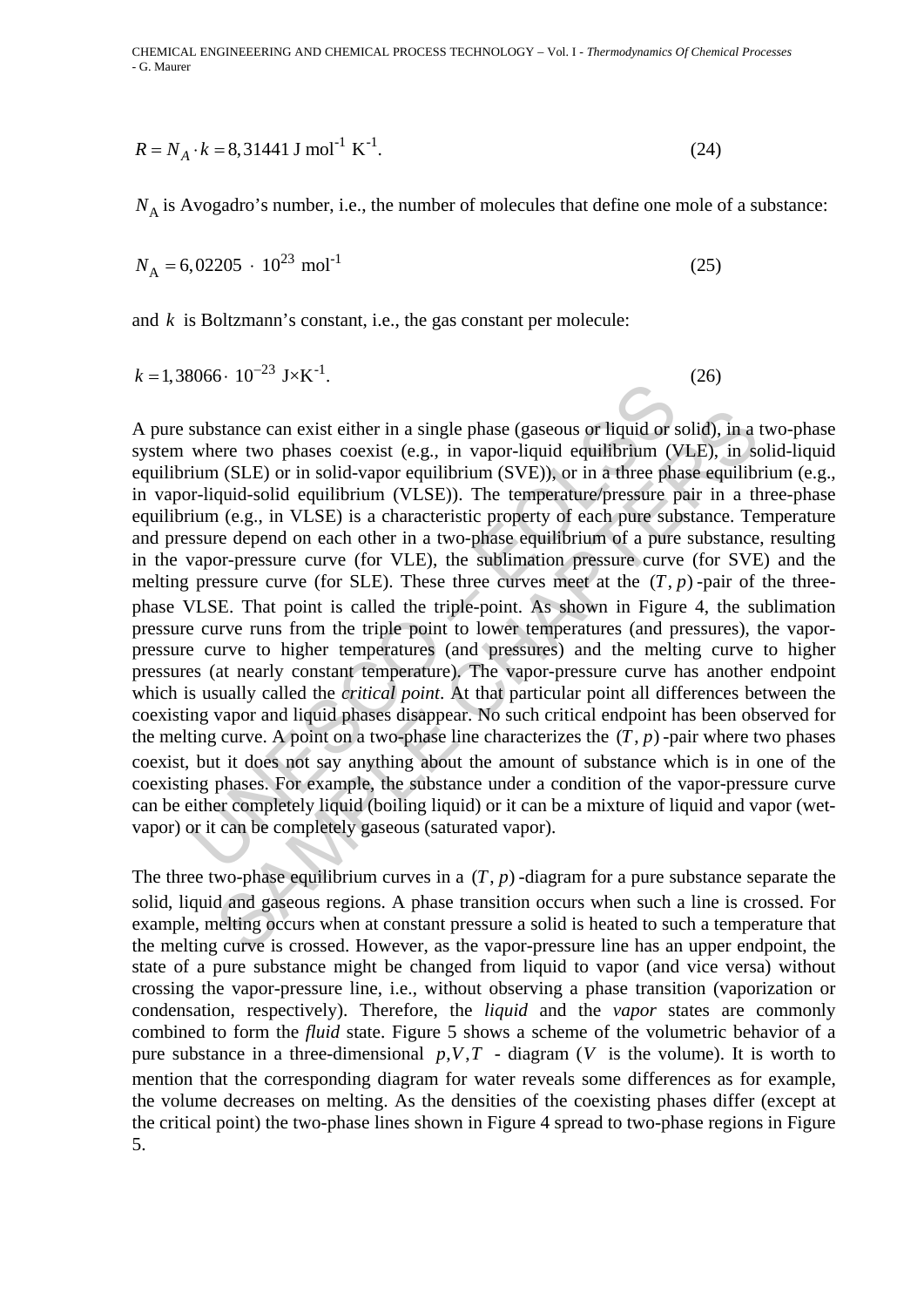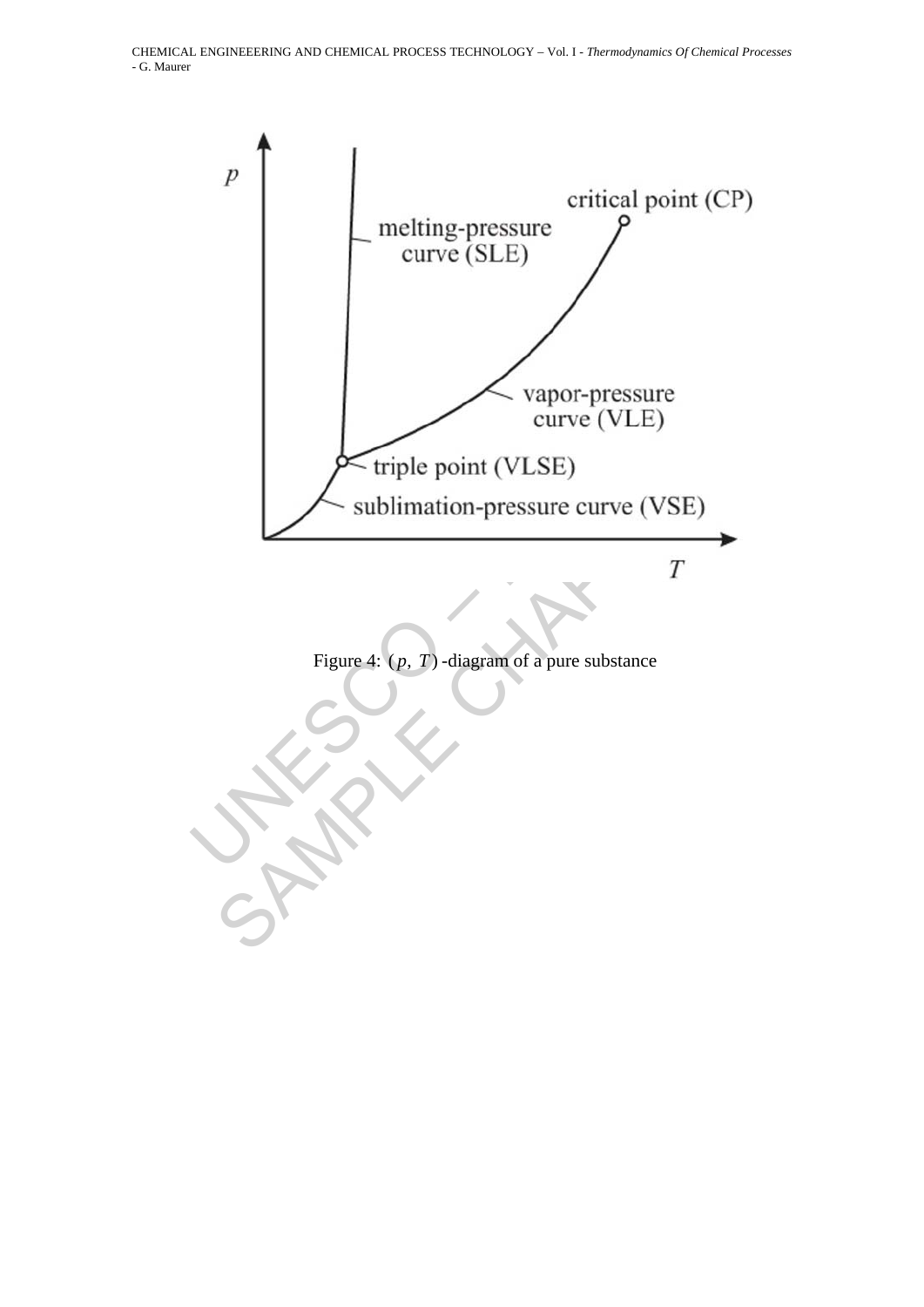

Figure 5: Three-dimensional  $p, V, T$ -diagram of a pure substance

It is common practice to use either a volume-explicit or a pressure-explicit form of Eq. (22) for one mole of substance in a single phase region:

$$
v = V/n = v(T, p)
$$
\n(22a)  
\n
$$
p = p(T, v).
$$
\n(22b)

The differential change of the molar volume caused by small changes in temperature and pressure is:

$$
dv = \left(\frac{\partial v}{\partial T}\right)_p dT + \left(\frac{\partial v}{\partial p}\right)_T dp = v \alpha dT - v \chi dp
$$
 (27)

where  $\alpha$  is the isobaric expansion coefficient:

$$
\alpha(T, p) = \left(\frac{1}{v}\right) \cdot \left(\frac{\partial v}{\partial T}\right)_p \tag{28}
$$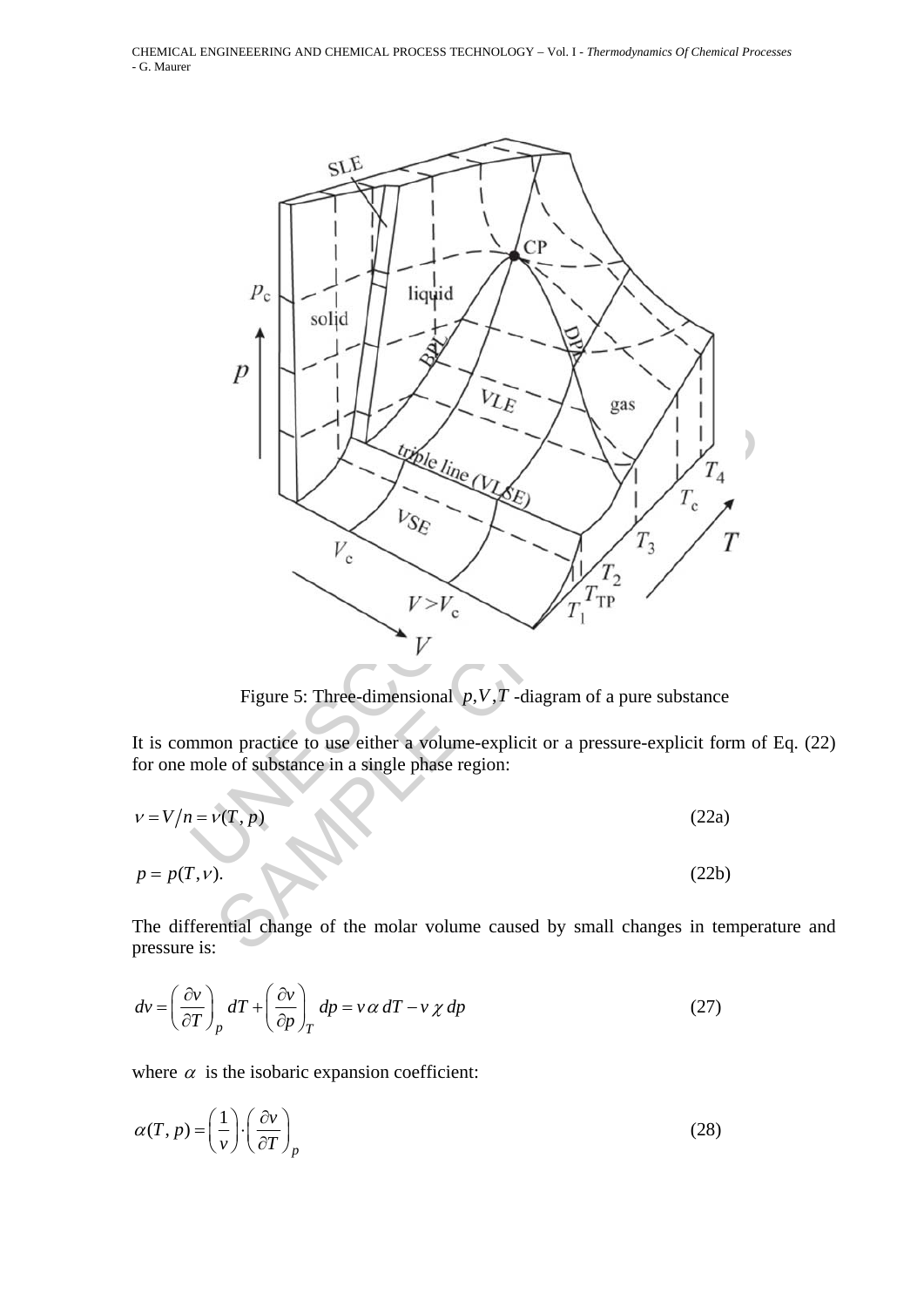and  $\chi$  is the isothermal compressibility:

$$
\chi(T, p) = -\left(\frac{1}{v}\right) \cdot \left(\frac{\partial v}{\partial p}\right)_T.
$$
\n(29)

For an ideal gas one finds that the expansion coefficient does not depend on pressure and the compressibility does not depend on temperature:



 $\frac{1}{p}$ <br>  $=\frac{1}{p}$ <br>
are many equations of state being used to express the volumet<br>
y, such derivations are only possible for model fluids (e.g., and<br>
g of hard-spheres). Therefore, equations of state used in chen<br>
semi-(29a)<br>
many equations of state being used to express the volumetric behavior<br>
Statistical thermodynamics provides means to derive such equations.<br>
such derivations are only possible for model fluids (e.g., an ideal gas<br>
in There are many equations of state being used to express the volumetric behavior of pure substances. Statistical thermodynamics provides means to derive such equations. However, currently, such derivations are only possible for model fluids (e.g., an ideal gas, or gases consisting of hard-spheres). Therefore, equations of state used in chemical engineering are usually semi-empirical extensions of theoretically derived equations. They contain adjustable parameters which have to be fitted to experimental data.



Visit: http://www.eolss.net/Eolss-sampleAllChapter.aspx

#### **Bibliography**

- - -

Levine, I. N. (1988). Physical Chemistry, McGraw-Hill Book Company, USA. [This book gives a comprehensive discussion on phase equilibrium phenomena].

McQuarrie, D. A. (1973). Statistical Thermodynamics, Harper & Row Publishers, Inc. New York, USA. [This textbook gives an excellent introduction into Statistical thermodynamics, i.e., the combination of "Statistics" and "Quantum Mechanics"].

Modell, M.; Reid, R. C. (1974). Thermodynamics and its Applications, Prentice Hall- Inc., Englewood Cliffs, New Jersey, USA. [A textbook for advanced studies on thermodynamics].

Planck, M. (1990). Treatise on Thermodynamics, Dover Publications, Inc. Third Edition. New York, USA. [A reprint of an old but still excellent textbook on the principles of thermodynamics].